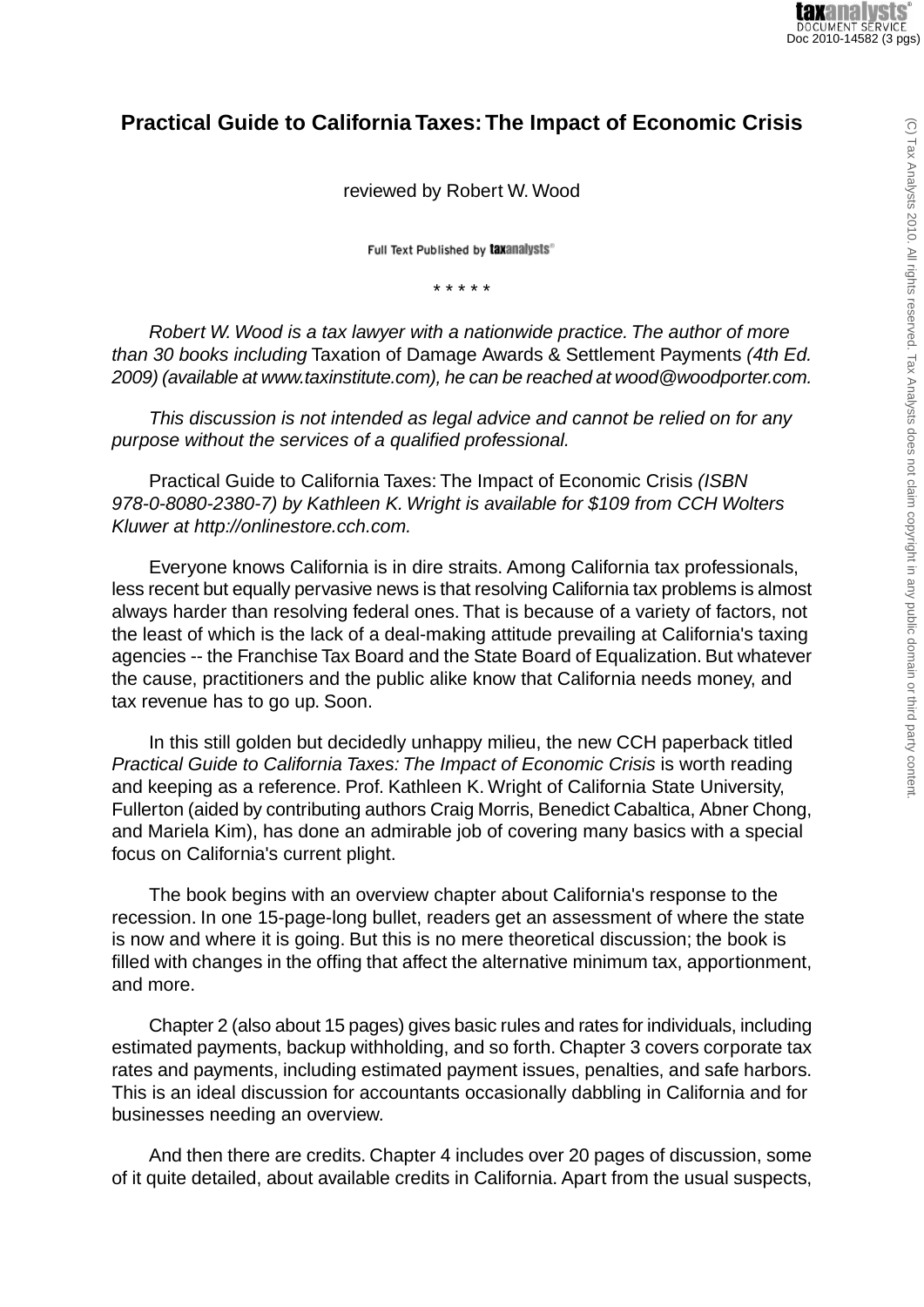there's a good discussion of the new small-business hiring credit (sections 17053.80 and 23623 of the California Revenue and Taxation Code) and of the film credit (sections 17053.85 and 23685).Those are both significant credits, and the discussion is thorough and alone worth the price of the book.

## **Conformity and More**

Chapter 5 starts with an age-old problem in California: conformity to federal tax law. This discussion is both complete and summary in nature, which is difficult to do. It would be hard to find this much practitioner-oriented conformity discussion anywhere else. My only complaint is that there has been a little additional conformity since publication of the book (although I understand the next edition will update that).

Chapter 6 covers nexus, a difficult topic for everyone and an ever-present concern in businesses tiptoeing through the Golden State. "Nexus" is a word that can strike fear into the hearts of business executives hoping to sell products or provide services in California. Unfortunately, nexus is also one of those tax subjects that everyone seems to think they know something about. There is often a danger of getting so close to the trees that one cannot see the forest.

And that is where this book shines. In about 35 pages, it gives an overview of what nexus is all about, critical U.S. Supreme Court decisions, the different kinds of nexus, and the implications for sales and use taxes and for franchise and income taxes. And there is more.There is a nice discussion of intangible holding-company issues, including the case law supporting the use of intangible holding companies as a way to reduce state taxes.

The idea, of course, is to set up an intangible holding company in Delaware or another low-tax state as a way of isolating intangible assets and protecting them from higher taxes. Typically, those assets would include trademarks, trade names, loans, rental agreements, and other licensing agreements. The holding company would then enter into agreements with subsidiaries or affiliates in California and other high-tax states. If there is a weakness in this book's discussion, it is that the focus is on other states, because California -- given its combined reporting system -- has not been aggressive on those structures.

Yet the book is appropriate in its few-page discussion of all of the many cases on holding-company issues around the country, plus the states' response of addback statutes. Although California does not have an addback statute because of its unitary method and combined reporting, there is a nice discussion of how California's system and addback statutes in other states can be traps for multistate businesses. Since almost anyone reading the *Practical Guide* doubtless will be operating in multiple states, this multistate approach to the subject matter is both intuitive and practical.

Of course, this is primarily a California book, and it appropriately spends considerable time with California's peccadilloes over nexus, including California's new definition of doing business that takes effect in 2011. Many business people, not to mention tax advisers, would benefit from reading at least those pages of the book.

 $\odot$